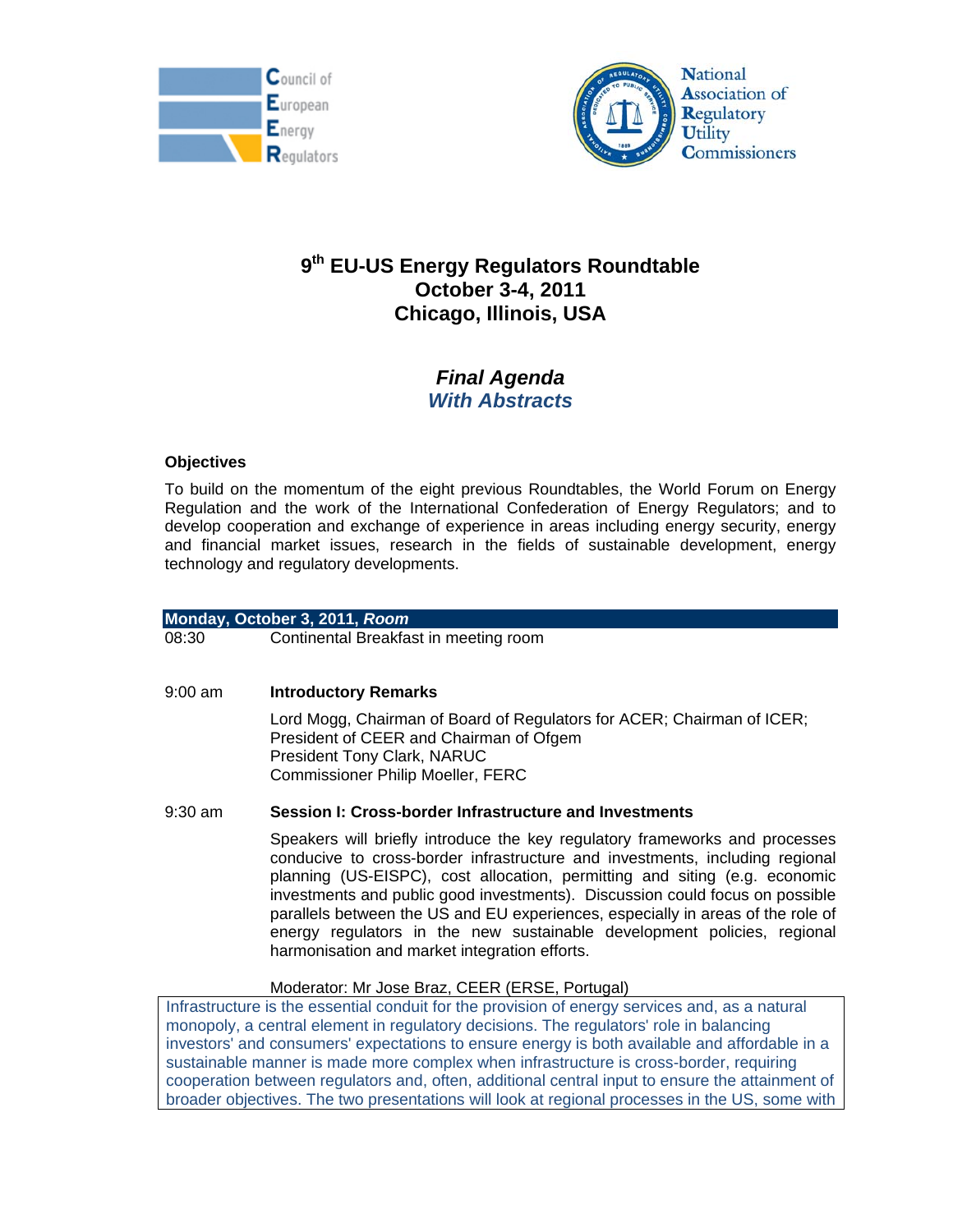Federal "facilitation" funding, and at recent EU legislative and institutional developments that aim to further the European single energy market. The subsequent discussion may wish to address some common concerns:

- 1. How to select the most cost-effective options between competing cross-border projects?
- 2. How to evaluate and allocate the costs and benefits of cross-border investments?
- 3. How to balance regulatory stability with the flexibility required to incorporate new technologies?
- 4. How to relate returns to risks actually taken by operators, avoiding stranded costs for consumers?
- 5. What institutional arrangements have proved effective in enabling cross-border regulator coordination?

## Speakers: Commissioner Eric Callisto (WI)

**Transmission Planning and Regional Cooperation – Issues and Action in the U.S.**  The traditional driver of transmission buildout in the U.S. has been reliability. The delivery of more economic energy and capacity has also become important. The focus, regardless of the driver, has generally been local. However, these motivations and the historical local approach may be eclipsed by the inclusive, but broader, "public policy" driver currently dominating the debate. As the states and federal government advocate for increased use of renewable and clean energy, the need for more transmission investment is apparent. The issues of how much is needed, what kind is needed, where it should go, who should approve it, and how it should be paid for are elements of traditional transmission planning that were explored and addressed locally. They remain the questions that need answering in the future, but they are now more complicated as public policy needs explore moving new, often remote, generation to load. The federal government, regions, and states are actively engaged in a number of activities to better encourage cooperation and commonsense approaches to answering these questions. The Eastern Interconnection States' Planning Council (EISPC) and the Eastern Interconnection Planning Collaborative (EIPC), as well as other regional initiatives, have advanced these laudable and necessary goals.

#### Mr Alberto Pototschnig, Director of the Agency for the Cooperation of Energy Regulators (ACER)

## **Cross-border Infrastructure and Investments in the EU**

EU energy policy rests on three main pillars: competitiveness (through liberalization and the development of well-functioning markets), sustainability (through ambitious environmental goals) and security of supply. The development of cross-border energy infrastructure is a key element in all these areas.

The 2009 "3rd Energy Package" places greater emphasis on the EU dimension for both network development planning – by introducing the EU-wide Ten-Year Network Development Plans - and operations – by introducing network codes binding throughout the EU. It also puts in place a new institutional framework for stronger cooperation between National Regulatory Authorities (ACER) and TSOs (ENTSOs).

Significant investments in energy infrastructure, including in energy cross-border transmission networks, are required over the next 10-20 years and beyond to support the EU energy policy objectives. To facilitate and promote these investments, the EC will soon propose legislative measures to streamline network development.

In this context, regulators and regulation face additional challenges. While basic regulatory principles should apply irrespective of the type of infrastructure, cross-border development requires stronger coordination and cooperation among NRAs (and Member States) and greater attention to costs allocation issues. The scale of the investments and the risks associated with some of them may also call for new financing schemes.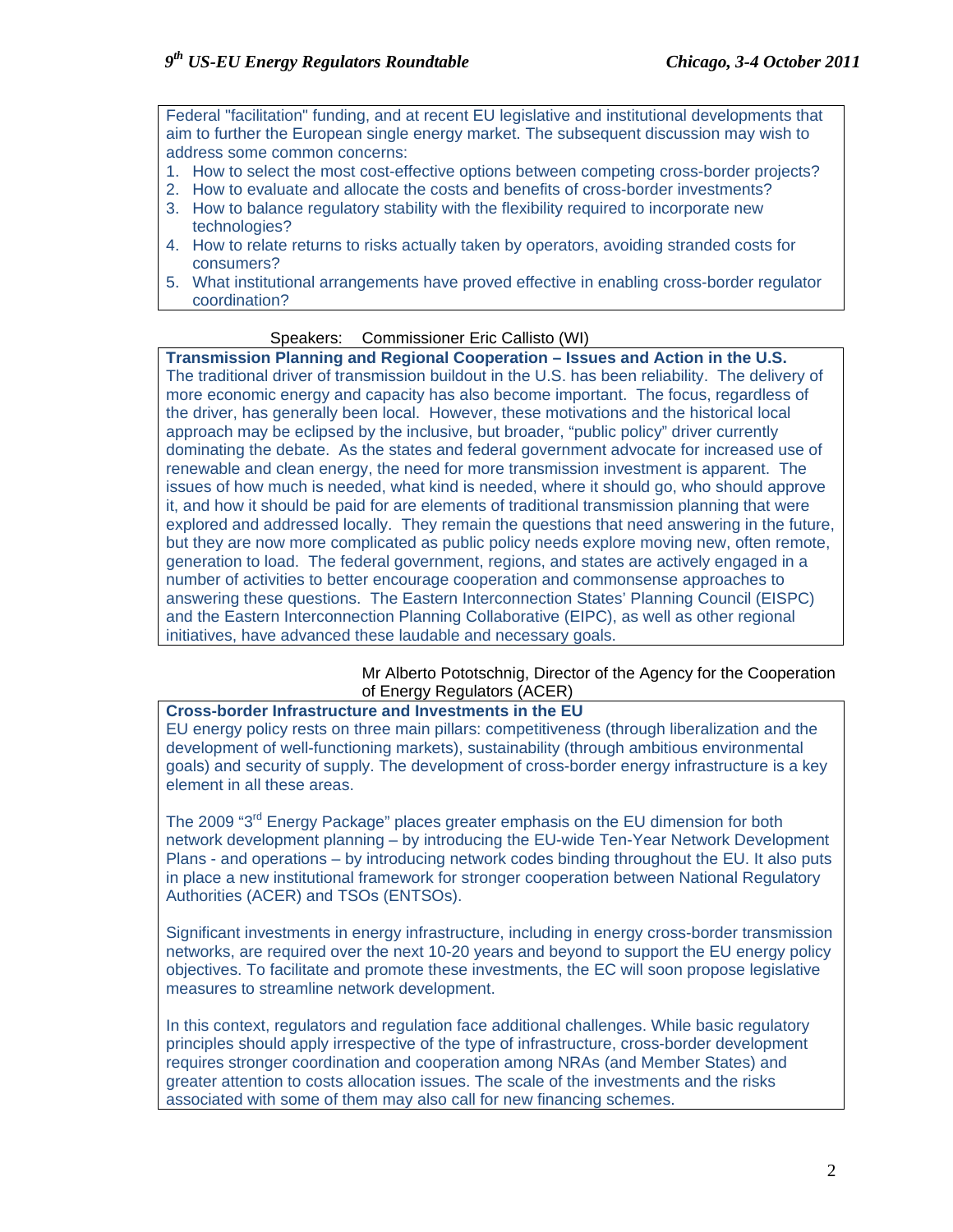#### 11:00 am *Coffee break*

#### 11:30 am **Session II: Key Regulatory Challenges of New Technologies and Practices**

Regulators are faced with new challenges as technology rapidly evolves. What are new roles for regulators in the promotion and/or development of smart grids, smart meters, demand response, cybersecurity and embedded generation?

Moderator: Ms Karin Widegren, CEER (EI, Sweden)

## Speakers: President Tony Clark (ND), NARUC

#### **Grid Modernization: Keeping the Focus on Consumers**

The challenges and opportunities associated with grid modernization are major topics of discussion for regulators worldwide. This presentation will highlight the work that has been conducted through a collaboration of regulators, consumer advocates and industry within the US to identify issues of critical interest in grid modernization, especially as they relate to consumers. The presentation will specifically highlight a list of common principles for consideration that centered on the areas of:

- 1. Investment Costs, Benefits and Risks
- 2. Consumer Protections
- 3. Privacy and Security
- 4. Consumer Education and Communication
- 5. Federal/State Relations

## Mr. Tomás Gómez, CEER (CNE, Spain)

## **Integration of electric vehicles in smart distribution grids: Regulatory issues**

It is expected that European policies for energy efficiency and carbon emission reductions in transportation will pave the way for new electric vehicle (EV) technologies to progressively penetrate automotive industry sales. Integrating EVs in electric power systems poses new challenges concerning the regulation of the energy sector for system favorable charging scenarios. The rationale behind efficient EV charging is based on minimization of additional asset investment and fuel costs. This presentation proposes a conceptual regulatory framework for charging EVs in different scenarios. The role of two new agents, the charging point manager and the EV aggregator, together with an active participation of distribution system operators is examined. Finally, a roadmap with policy recommendations to facilitate a massive integration of EVs taking full advantage of the future deployment of smart distribution grids is proposed.

12:45 pm *Lunch* 

## 2:15 pm **Session III: Market Monitoring**

What are the benefits of market monitoring of electricity and gas markets and more widely? What are the ideal scenarios for regulatory approaches to data collection, monitoring and enforcement? EU regulators will introduce the new REMIT (energy market integrity and transparency) draft legislation.

- Moderator: Commissioner Erin O'Connell-Diaz (IL); Co Vice-Chair of NARUC Committee on Electricity
- Speakers: Mr Johannes Kindler, CEER (BNetzA, Germany)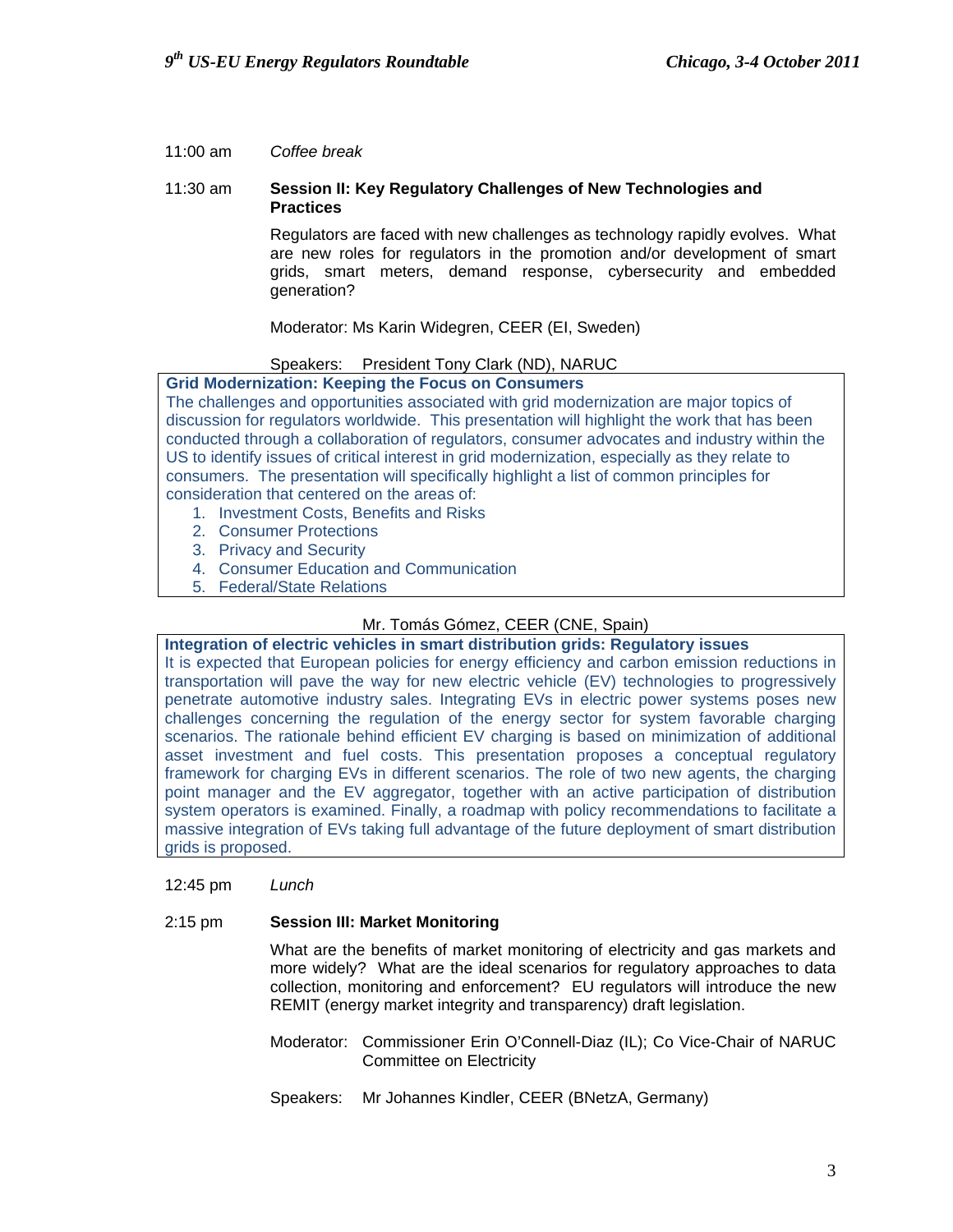The EU is strengthening the integrity of energy trading. The upcoming Regulation on Energy Market Integrity and Transparency (REMIT) which is expected to come into force end of 2011 will prohibit insider dealing and market manipulation in the electricity and gas markets. REMIT includes key elements of a concept developed by a common working group of Financial and Energy Regulators.

However, the scope of the sector-specific regulation is strongly depended on and interlinked with the financial regulation which is currently under revision as a result of the G-20 agreements after the financial crisis. Whereas the envisaged financial regulation reforms might adequately protect financial markets by increasing capital requirements, reporting obligations and limiting positions, a spill over effect of this financial regulation may be detrimental to competition and liquidity in the energy markets.

## Mr Steve Reich, FERC

FERC enhanced its market oversight function in response to the California energy crisis. This function includes market monitoring, surveillance, and transaction analysis. Market monitoring provides a better understanding of markets the Commission regulates and gives other stakeholders (state commissions, the public) a resource for information and analysis. Surveillance and transaction analysis identify market anomalies and assess their causes. Sometimes the causes are benign, but sometimes, because physical natural gas and electric markets can be targets of manipulation, wrongdoing may be involved.

## 3:30 pm *Coffee break*

## 3:45 pm **Session IV: Balancing Consumer Needs**

What are the roles for regulators in balancing consumer protection and energy infrastructure needs? What educational and other roles can the regulator play? This session examines the interaction between market mechanisms and public service objectives in the treatment of vulnerable customers, affordability (in terms of upcoming investments), privacy/customer data and consumer awareness.

Moderator: First Vice President David Wright (SC), NARUC

## Speakers: Commissioner David Coen (VT)

Regulators and industry need to make a greater effort to ensure that consumers understand the connection between their lifestyle and the needs of the electric grid. Consumers continue to adopt new technologies that add load to a grid for which planning and upgrades have not kept pace. In addition, the majority of people in the U.S. support renewable energy, but are not aware of the complications associated with integrating intermittent power. Consumers need to recognize that their actions can increase the costs of maintaining reliable electric service and also that these costs are becoming increasingly difficult for vulnerable customers to bear.

## Chairman Gábor Szörényi, ERRA

Priorities between the long (supply security, continuity of supply) and short term interest of customers (low prices, affordability) can shift in times of economic crisis. Energy prices can have a political dimension, particularly in an environment, where and when competitive markets are not perfect and the various groups of end-users are very price sensitive.

There are present and foreseen conditions, which cause governments to reduce the chance for the implementation of market oriented solutions, limit the autonomy of regulators and give more, - sometimes financial (tariff) - support to vulnerable consumers. In these circumstances, the regulator should continue to look for the best solution in how to maintain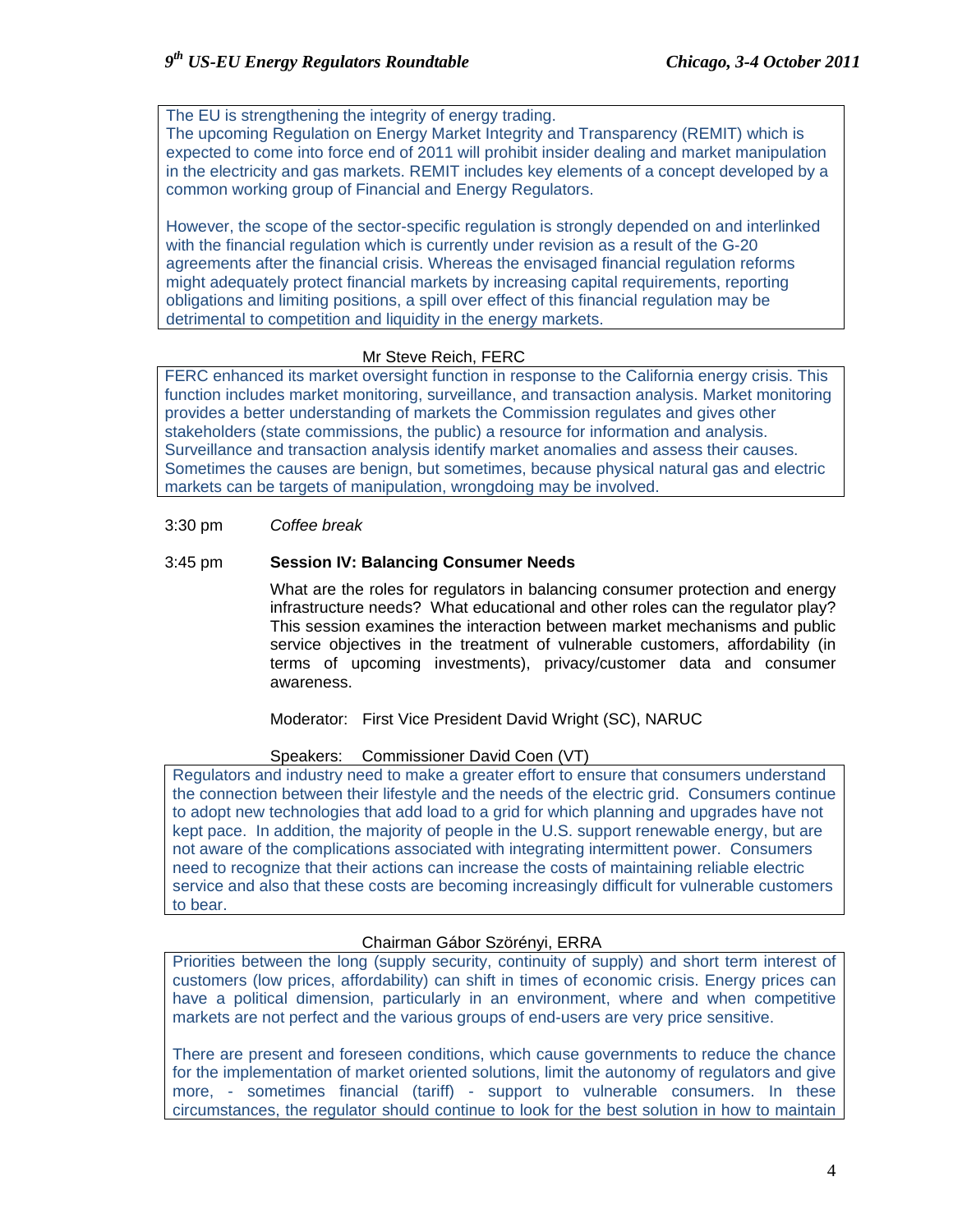the long term interest of the consumers while at the same time keeping other long term political goals, such as climate change measures, on its mind.

5:00 pm Session Concludes

7:30 pm *Official Dinner*

#### **Tuesday, October 4, 2011**

8:30 am Continental Breakfast in meeting room

#### 9:00 am **Session V: The Generation Fuel Mix and Implications for Prices**

How are markets changing in natural gas (LNG, shale) and what is the impact of decisions on nuclear power in the EU and US after the disaster in Japan?

Moderator: Commissioner Philip Moeller, FERC

#### Speakers: Commissioner Colette Honorable (AR)

**How Has Shale Gas Changed the Game for LNG and Nuclear Plants after the Fukushima disaster?** 

Recent shale gas development has been described as the "game-changer" in the natural gas sector and beyond. Not long ago, there was concern that the United States may not have sufficient gas supplies to meet demand. Companies and investors by the score were preparing to seek permits to build LNG import terminals to supplement domestic natural gas production. New nuclear plants were being planned and considered around the world. Two occurrences have since changed the outlook for both new LNG import terminals and nuclear plants: the shale gas boom and the March 2011 Fukushima disaster which resulted in the closure of nearly a dozen nuclear plants. Countries around the world have responded with varied positions on the future of energy development going forward.

Now, with lower gas demand, lower gas prices and full natural gas storage facilities brought on by the rapid pace of shale gas development, a renewed analysis of the future of shale gas development, LNG import facilities and new nuclear plants must occur.

#### Mr Peter Plug, CEER (NMa, the Netherlands)

The fuel mix is an important driver for investments in energy networks and generation. These investments are essentially long-term and capital intensive. Currently, the investments have become more risky because of doubts on nuclear policy, future political commitment to tackle climate change and changes in generation and grid technologies. However, investments are essential to meet climate change and fuel mix ambitions.

As a result of the increased interconnectedness of the European energy markets, problems do not stop at the borders of Member States, but need a coordinated approach. Coordination by the European Commission for energy policy but certainly also a stronger role for ACER in the coordination of grid investments will therefore be essential for the development of the European energy market.

#### 10:30 am *Coffee break*

#### 10:45 am **Session VI: Climate Change and Energy Efficiency Policies**

This session examines current or planned US (State/federal) and EU policies on climate change, renewables and energy efficiency. How do they impact energy regulators and the future of energy markets?